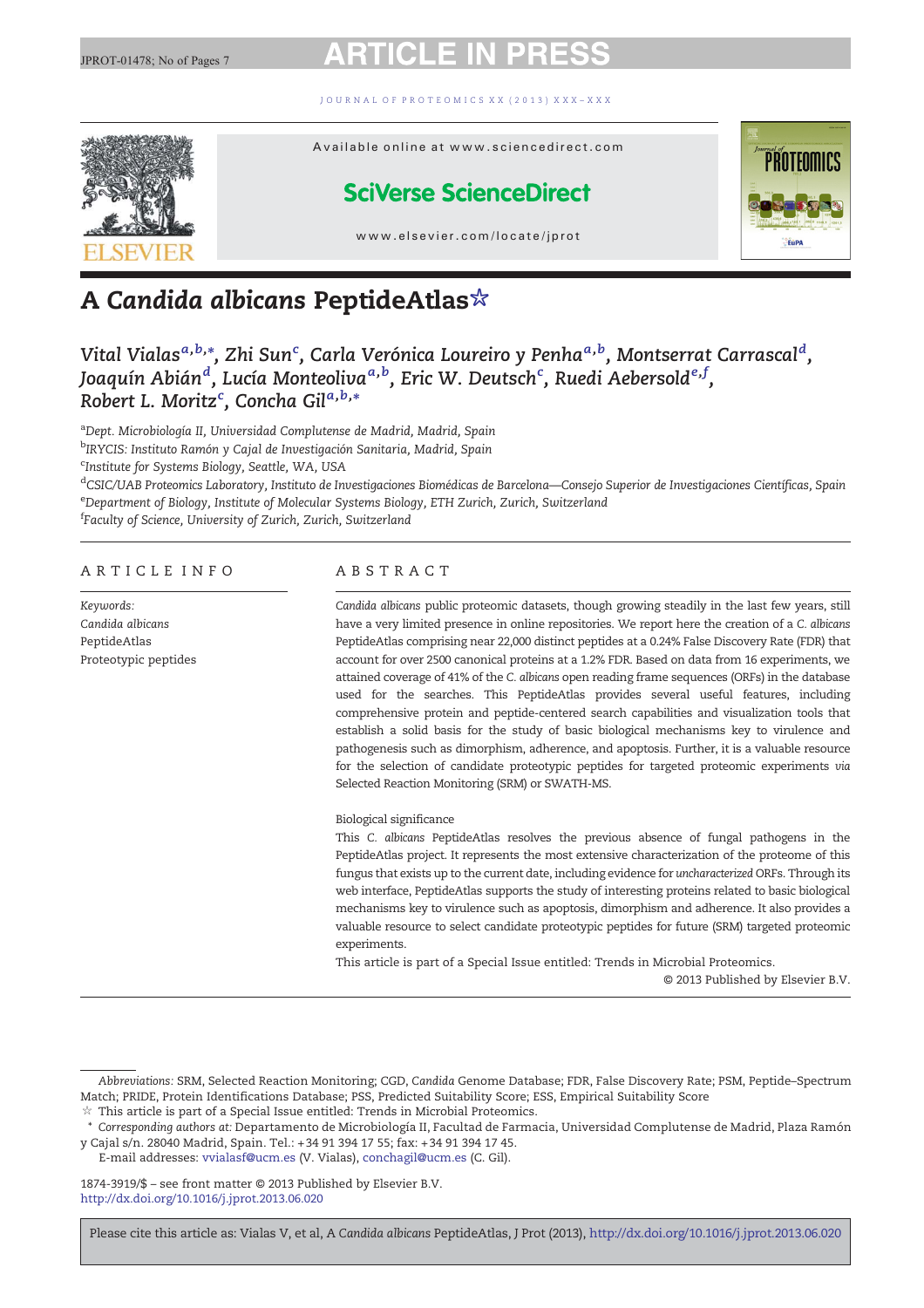#### 1. Introduction

Candida albicans is a fungus of great clinical importance. In addition to asymptomatically colonizing mucous membranes as a commensal in a large percentage of the population, it may cause severe opportunistic infections in specific cases such as patients with weakened immune defenses, a common circumstance in cancer and AIDS patients. C. albicans infections are also a threat to patients in post-surgical situations and intensive care unit stays. In this respect, invasive candidiasis remains nowadays one of the major types of nosocomial infections and a challenge in terms of economical and health costs [1–3]. From the perspective of proteomics, recent studies have provided new insights into the C. albicans biology and suggested new clinical biomarker candidates for diagnosis and prognosis of invasive candidiasis [4–7].

However, the clinical relevance of this organism is not reflected in the number of large-scale publicly available proteomics resources. Up to the current date, the PRIDE [8] database includes only 15 experiments accounting for 1786 identified proteins. The more C. albicans-focused Proteopathogen database [9] comprises several hundred protein identifications including data from gel based proteomics, and other major proteomic online resources such as the Global Proteome Machine Database (GPMDB [10]) or Tranche [11] contain no C. albicans data whatsoever.

As for the genomic data, according to Candida Genome Database (CGD), currently the most comprehensively annotated C. albicans sequence repository [12], the C. albicans genome contains 6215 ORFs (as of May 28, 2013), out of which 1497 are annotated as verified, i.e. representing genes for which there is empirical evidence that the ORF actually encodes a functionally characterized protein. In contrast, 4566 ORFs are termed uncharacterized, indicating that there exists no conclusive evidence for the existence of a protein product. This data implies that most part of the predicted proteome, over 70% of the ORFs, is still unknown or has not been properly annotated yet. An extensive characterization of the C. albicans proteome will therefore be of great value to increase our knowledge in proteins involved in mechanisms of virulence and infection and, thus serves as a basis to design strategies for diagnosis, vaccination and treatment of invasive candidiasis.

Since its inception, the PeptideAtlas project [13] has encouraged mass spectrometry data submission by the community and has thus grown to a large compilation of atlases of different species including human tissue and body fluid specific builds (brain, plasma [14] and urine), microbial builds (Halobacterium [15], Mycobacterium tuberculosis [16], Streptococcus [17], Leptospira, Plasmodium [18], Saccharomyces [19] and Schizosaccharomyces [20]); invertebrate builds (Caenorhabditis elegans, Drosophila [21] and Apis mellifera [22]); and a pig and a bovine milk [23] builds. The PeptideAtlas project, as a multi-species compendium of proteomes, is continuously increasing its biological diversity. The recent Schizosaccharomyces pombe atlas [23] attains a large coverage of its proteome by ad hoc extensive fractionation and high-resolution LC–MS/MS, and contributes in the sense that some of the fission yeast biological processes have a high degree of conservation with the corresponding pathways in mammalian cells. The incorporation of C. albicans resolves the previous absence of fungal pathogens in the PeptideAtlas and their under representation in any public proteomic data repository.

Furthermore, the proven utility of PeptideAtlas as a resource for selecting proteotypic peptides for Selected Reaction Monitoring (SRM) [24] or SWATH-MS [25] will enable a starting point for future targeted proteomics workflows in C. albicans.

### 2. Material and methods

#### 2.1. Empirical data compilation

Large amounts of mass spectrometry data corresponding to many and diverse measurements of the C. albicans proteome initially intended for different purposes were assembled in order to build the PeptideAtlas. A range of proteomic methods, protocols and different biological conditions were used to generate the data as shown in Table 1. These include membrane protein extractions [26], morphological yeast to hypha transition experiments [27] and phosphoprotein enrichment treatments. The combination of these diverse datasets resulted in an

| Table 1 - List of experiments collected to construct the C albicans PeptideAtlas. |                                           |                    |                 |                |
|-----------------------------------------------------------------------------------|-------------------------------------------|--------------------|-----------------|----------------|
| experiment                                                                        | Sample<br>(as named in the web interface) | Labeling/treatment | Instrument type | # raw files    |
|                                                                                   | Calb_acidic_subproteome                   |                    | <b>LTQ</b>      | 3              |
|                                                                                   | Calb memb                                 |                    | <b>LTQ</b>      | 8              |
| 3                                                                                 | SILAC_phos_OrbitrapVelos_1                | SILAC. IMAC + TiO2 | Orbitrap Velos  | 3              |
| 4                                                                                 | SILAC_phos_OrbitrapVelos_2                | SILAC. IMAC + TiO2 | Orbitrap Velos  | 3              |
| 5                                                                                 | SILAC_phos_OrbitrapVelos_3                | SILAC. IMAC + TiO2 | Orbitrap Velos  | 3              |
| 6                                                                                 | SILAC_phos_OrbitrapVelos_4                | SILAC. IMAC + TiO2 | Orbitrap Velos  | 3              |
|                                                                                   | SILAC_phos_OrbitrapXL_1A                  | SILAC. IMAC        | Orbitrap XL     | 11             |
| 8                                                                                 | SILAC_phos_OrbitrapXL_1A_TiO2             | SILAC. IMAC + TiO2 | Orbitrap XL     | 5              |
| 9                                                                                 | SILAC_phos_OrbitrapXL_1B                  | SILAC. IMAC        | Orbitrap XL     | 6              |
| 10                                                                                | SILAC_phos_OrbitrapXL_1B_TiO2             | SILAC. IMAC + TiO2 | Orbitrap XL     | 6              |
| 11                                                                                | SILAC_phos_OrbitrapXL_2                   | SILAC. IMAC        | Orbitrap XL     | 6              |
| 12                                                                                | SILAC_phos_OrbitrapXL_3                   | SILAC. IMAC        | Orbitrap XL     | 6              |
| 13                                                                                | SILAC_phos_OrbitrapXL_4                   | SILAC. IMAC        | Orbitrap XL     | 5              |
| 14                                                                                | Calb_extract_3TOF                         |                    | Triple TOF      | $\overline{2}$ |
| 15                                                                                | Hyphal_extract_OrbitrapVelos              |                    | Orbitrap Velos  | $\overline{4}$ |
| 16                                                                                | Yeast_extract_OrbitrapVelos               |                    | Orbitrap Velos  | 4              |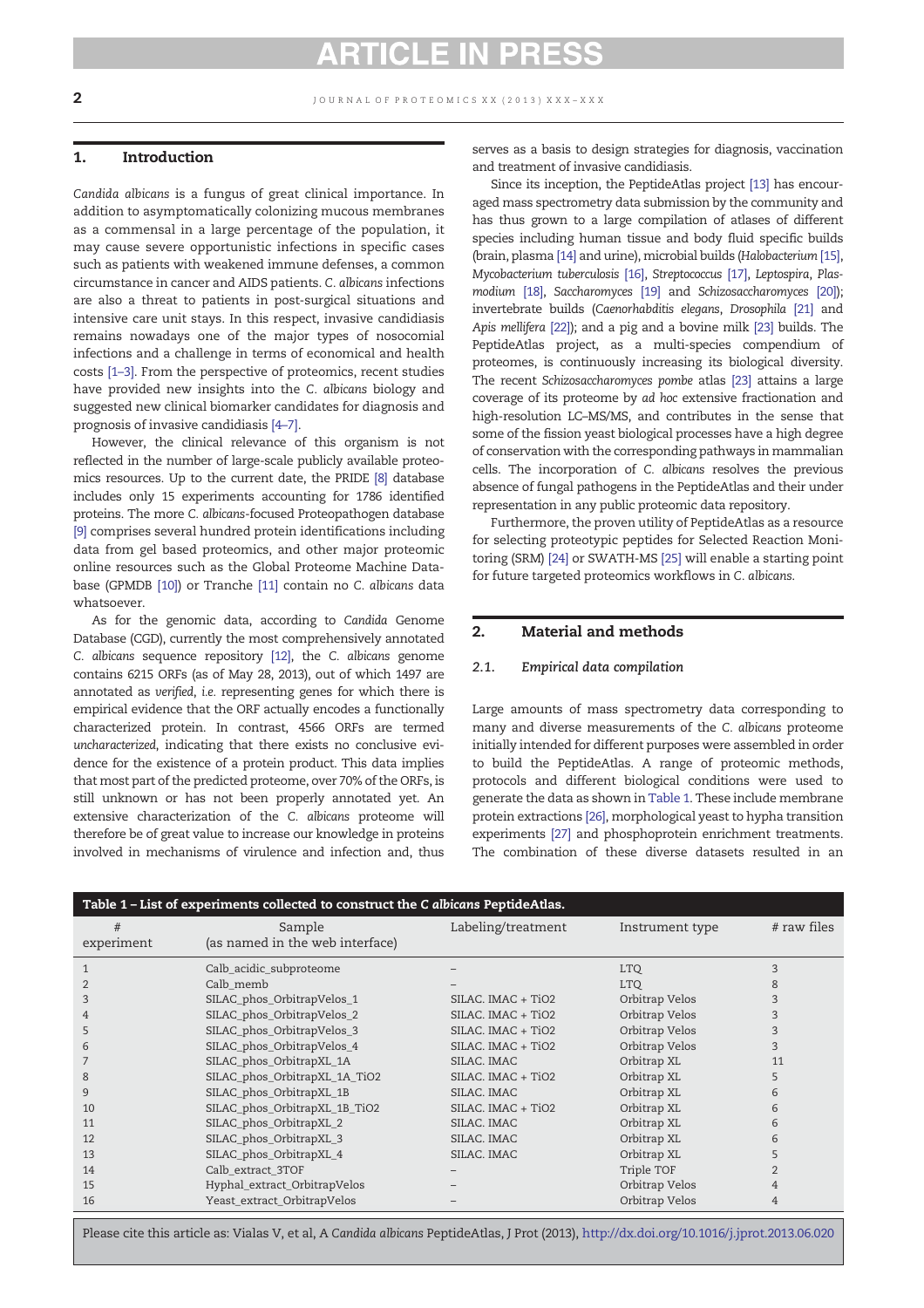unprecedented overall coverage of the C. albicans proteome. Protein samples were obtained as previously described in [27]. Briefly, cells of the clinical isolate SC5314 were grown in YPD medium for standard growth, whereas hyphal form growth was induced using either Lee medium pH 6.7 or heat-inactivated fetal bovine serum. Protein extracts were then obtained by mechanical cell disruption using either glass beads in the MSK cell homogenizer or the Fast-Prep cell breaker. Protein digests were obtained by trypsinization and separated via HPLC. All spectra acquisition runs were performed by LC–MS/MS in a datadependent manner in different instruments and setups. Table 1 provides an overview of the experiments along with the instruments used for the mass spectrometry and the corresponding number of raw spectra data files that were acquired.

In addition, raw MS data from unpublished, SILAC labeled and phosphoprotein enriched samples generated from studies focused on Candida interaction with host immune cells and from experiments studying the hyphal and yeast-form proteomes, were added to the collection.

#### 2.2. Peptide and protein identification

PeptideAtlas ensures consistency and quality of the stored data by processing the raw spectra sets by the Trans-Proteomic Pipeline (TPP) [28], a suite of software tools for processing shotgun proteomic datasets. The TPP tools are run in a wellestablished sequential pipeline spanning steps from creating appropriate standard files to be used as input by the search engine to statistical validation of protein inference and calculation of the False Discovery Rate (FDR).

The collected raw spectra files in different proprietary file formats were converted to the standard format for mass spectrometry output data mzML [29], searched using X!Tandem [30] with the K-score algorithm plug-in [31] and the output search results were converted to the search engine-independent pepXML format [32].

The target fasta sequence file used for the search was obtained from the Candida Genome Database (CGD) [12] at: http://www.candidagenome.org/download/sequence/C\_ albicans\_SC5314/Assembly21/.

Common contaminants from the common Repository of Adventitious Proteins (cRAP) were appended. Then for each of these sequences, counterpart reversed decoy sequences were appended.

PeptideProphet [33] was then run on the search results to model the distributions of correctly and incorrectly assigned Peptide-to-Spectrum Matches (PSMs). It then assigns probabilities of being correct for each PSM, yielding a sensitive and flexible approach to report results in a comparable manner. Next, iProphet [34] was used to combine additional sources of evidence including multiple identifications of the same peptide across spectra, experiments, and charge and modification states, allowing a more precise integration of evidence supporting the identification of each unique peptide sequence. ProteinProphet [35] was then run to refine iProphet probabilities by adding the information at the protein level, like the number of sibling peptides within a protein and to compute final protein level probabilities. The prophet tools together combine multiple layers of evidence and refine the model iteratively to achieve an optimal analysis of the data. Finally MAYU [36] estimated FDR at different levels for each contributing experiment and for the entire dataset based on the PSMs to decoy proteins.

This process followed the pipeline first implemented in the construction of the human plasma PeptideAtlas described in [14] and successfully applied to other builds such as the bovine milk and mammary gland PeptideAtlas [23].

#### 2.3. Construction of the PeptideAtlas

The PeptideAtlas building process calculates the cumulative number of identified peptide and proteins across the experiments, gathers information on protein to genome location mappings and estimates the peptides' Empirical Suitability Score and Predicted Suitability Score (ESS and PSS). The genomic mappings, since C. albicans is not present in the Ensembl database, which is the default PeptideAtlas uses to that purpose, were extracted from a generic feature file located at the following url: http://www.candidagenome.org/download/gff/C\_albicans\_SC531 4/C albicans SC5314 version A21-s02-m05-r10 features.gff.

An overview of how the different experiments contribute, in terms of the number of identified spectra and peptides, to the atlas build is depicted in Fig. 1.

Besides, and due to the particularly rich number of identifications in experiments aimed at the detection of phosphorylated proteins (experiments #3 to #13), a similarly processed version of the PeptideAtlas was created including in this case PTMProphet results which provide, alongside each modified residue, the probability that the post-translational modification is truly detected at that site.

#### 3. Results and discussion

### 3.1. Assessment of proteome coverage and functional enrichment analysis

The assembled proteomic datasets (Table 1) were subject to uniform data processing in order to build the C. albicans



Fig. 1 – Histogram showing the cumulative number of distinct peptides in the C. albicans PeptideAtlas. Each bar represents a different experiment that has contributed to the build. Bar width is proportional to the number of high confidence PSMs. Height of the blue section of the bar represents the number of distinct peptides in each experiment and total height of the bar (red plus blue sections) indicates the cumulative number of peptides. The order of experiments is the same as in Table 1.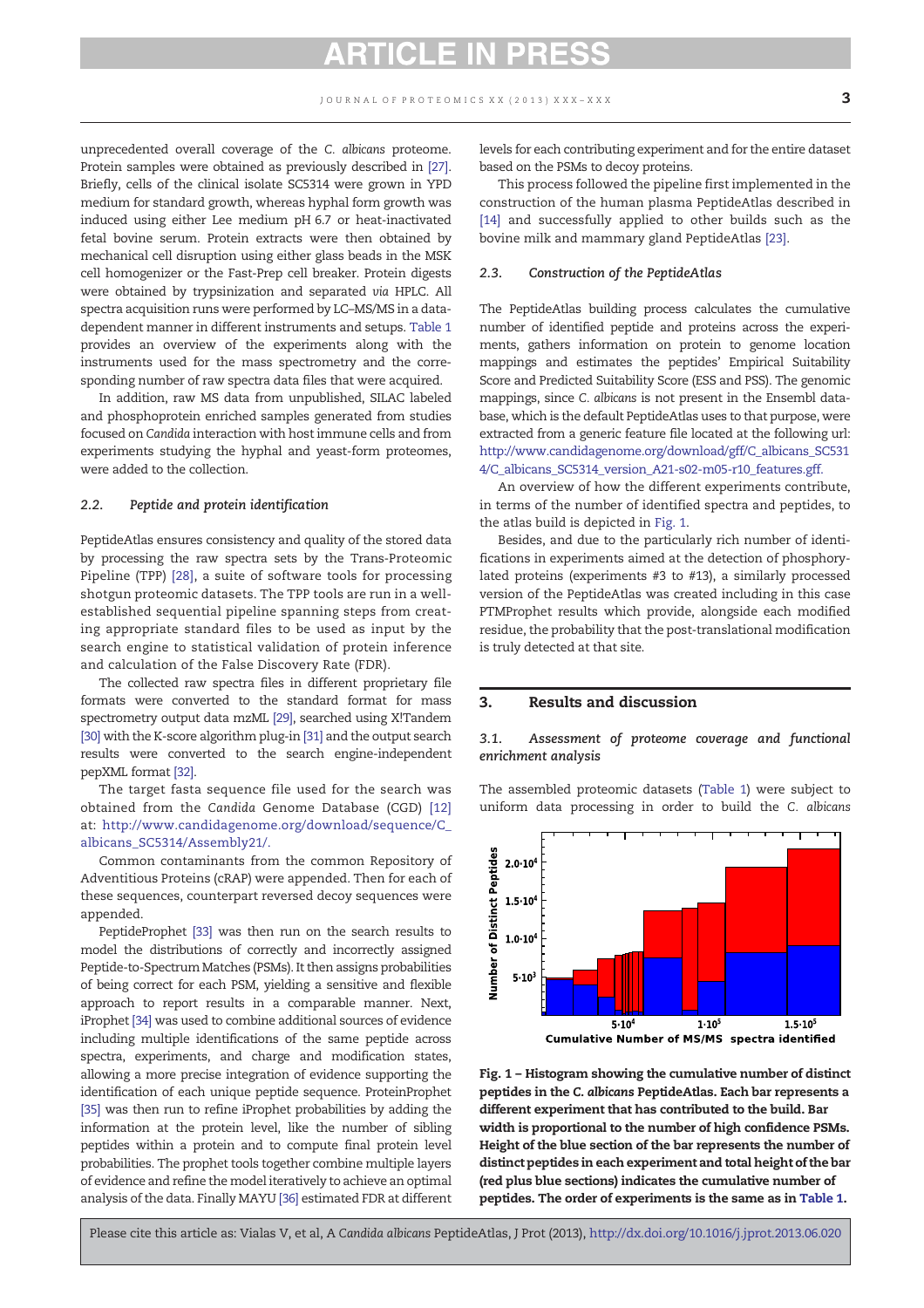PeptideAtlas. The PSM assignment and protein inference processes were conducted by means of the consistent and robust pipeline TPP. The prophet tools integrate various levels of information and report identification results in statistical terms so that spectrum assignments, peptide to protein mappings and protein groups are statistically validated, leading to an overall improved sensitivity for a defined FDR level. As a result the generated C. albicans PeptideAtlas comprises 21,938 peptides identified at a 0.24% FDR allocated to 2562 proteins at a 1.2% FDR, that is, a coverage of 41.3% of the 6209 C. albicans translated ORF sequences from the fasta database used for searches. While the presented instance of the C. albicans PeptideAtlas has reached unprecedented coverage, it does not represent a final representation of the respective proteome. Like other PeptideAtlas instances for other species, the C. albicans atlas will be expanded upon submission and processing of new MS data generated in ongoing projects.

To determine the biological functions encompassed by the covered part of the proteome in this PeptideAtlas a Gene Ontology (GO) annotation enrichment analysis was carried out for the list of all detected C. albicans canonical proteins, excluding decoy hits, using the biological process ontology and Genecodis software [37]. Predictably, it generated a diverse array of clusters heterogeneously annotated, among which the largest in number of proteins are associated with the GO terms oxidation–reduction process, cellular response to drug, pathogenesis and hyphal growth respectively (Fig. 2). The enrichment in some very generic GO terms such as oxidation–reduction process, cellular response to drug and translation supports the hypothesis that the diversity of experiments assembled to build the atlas provides a representative, unbiased subset of the C. albicans proteome. In contrast, the more precise groups resulting from the analysis related to pathogenesis, hyphal growth and fungal-type cell wall organization are consistent with the large contribution to the atlas by the experiment aimed at identifying proteins from cells in hyphal form and by the profusion of these sort of annotations in the source database.

As for the set of proteins present in the fasta database used for the searches that are not covered in the PeptideAtlas, they were subject to a similar analysis and were found to be enriched in annotations related to the transmembrane transport GO term (Fig. 2). These proteins are not easily observed by LC–MS/MS techniques as previously reported [20]. Also, we observed enrichment in regulation of transcription, DNA-dependent in the undetected part of the proteome. Given the short life span and low abundance of many transcription factors it is plausible that they were not detected in the collected datasets and their under representation in proteomic data has also been reported in other proteomic studies and in PeptideAtlas instances from other species [20,38,39]. The low number of protein groups significantly associated with GO annotations in the undiscovered set is understandably due to the fact that 2460 out of 3665 of the undetected protein sequences, roughly two thirds, correspond to unnamed ORFs, meaning, that little is known about their biological function.

In addition to the groups of functionally characterized proteins, this PeptideAtlas offers solid empirical evidence for the existence of 1564 proteins, showing a ProteinProphet probability score greater than 0.9, corresponding to uncharacterized ORFs in the CGD database (i.e., one-third of all 4566 uncharacterized ORFs).

### 3.2. Proteins of interest. Case of use

From the clinical angle, the characterization of the C albicans proteome is focused on particular subproteomes, including cell surface constituents, and the set of proteins involved in the yeast-to-hypha transition. The cell wall, as the outermost cell structure represents the contact surface with host cells and therefore gathers many antigens, virulence factors and Pathogen Associated Molecular Patterns (PAMPs) [40]. Proteins



Fig. 2 – Gene Ontology annotation enrichment analysis for both the covered and undetected proteome subsets. All shown GO annotations correspond to the biological process ontology and were found significant for a p-value cut-off below 0.01.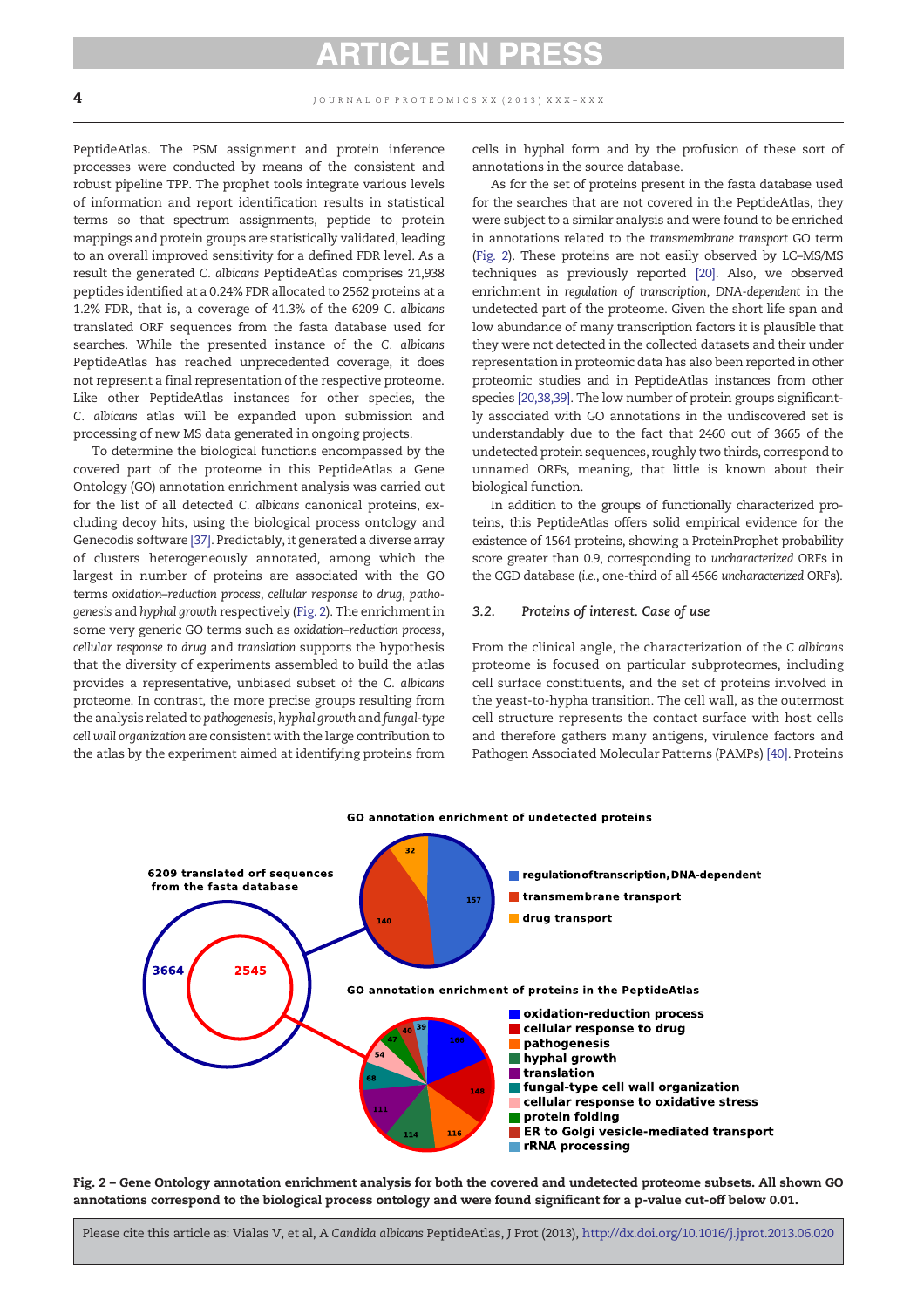involved in hyphal growth are also relevant in pathogenesis, in the sense that hyphae have been proven as key for invasiveness whereas the switch back to yeast form plays a role in dissemination [41].

Within these groups, a selected set of proteins of interest present in the atlas, are the adhesins from the ALS family with a role in invasiveness Als2p and Als3p; those required for cell wall biogenesis and organization glycosidases Phr1p, Phr2p and Utr2p; mannosyltransferases Pmt1p, Pmt4 and Pmt6; those involved in the cell-wall glucan metabolism Mp65p and Ecm33p, and the hyphal cell wall constituents Hwp1, Csp37p and Rbt1p.

Other relevant proteins in the atlas are the ones related to apoptosis, since those would make an ideal target for the treatment of invasive candidiasis. Among those, the atlas contains Mca1p, Bcy1p, Ras1p and three unnamed ORFs with orthologous in other species showing roles in the apoptotic process (orf19.713, orf19.967 and orf19.7365).

For any particular proteins of interest, the PeptideAtlas web interface provides tools to explore the data. A user can



Fig. 3 – Protein- and peptide-centric views for Bgl2p are depicted. Distinct observed peptides are ranked by the BestProb parameter (representing the PeptideProphet probability). Of those, most probably, some will also be present in the following Predicted Highly Observable Peptides table were peptides are ranked by PSS, a combination of different prediction algorithms. For all observed peptides, spectra from the different experiments are also available.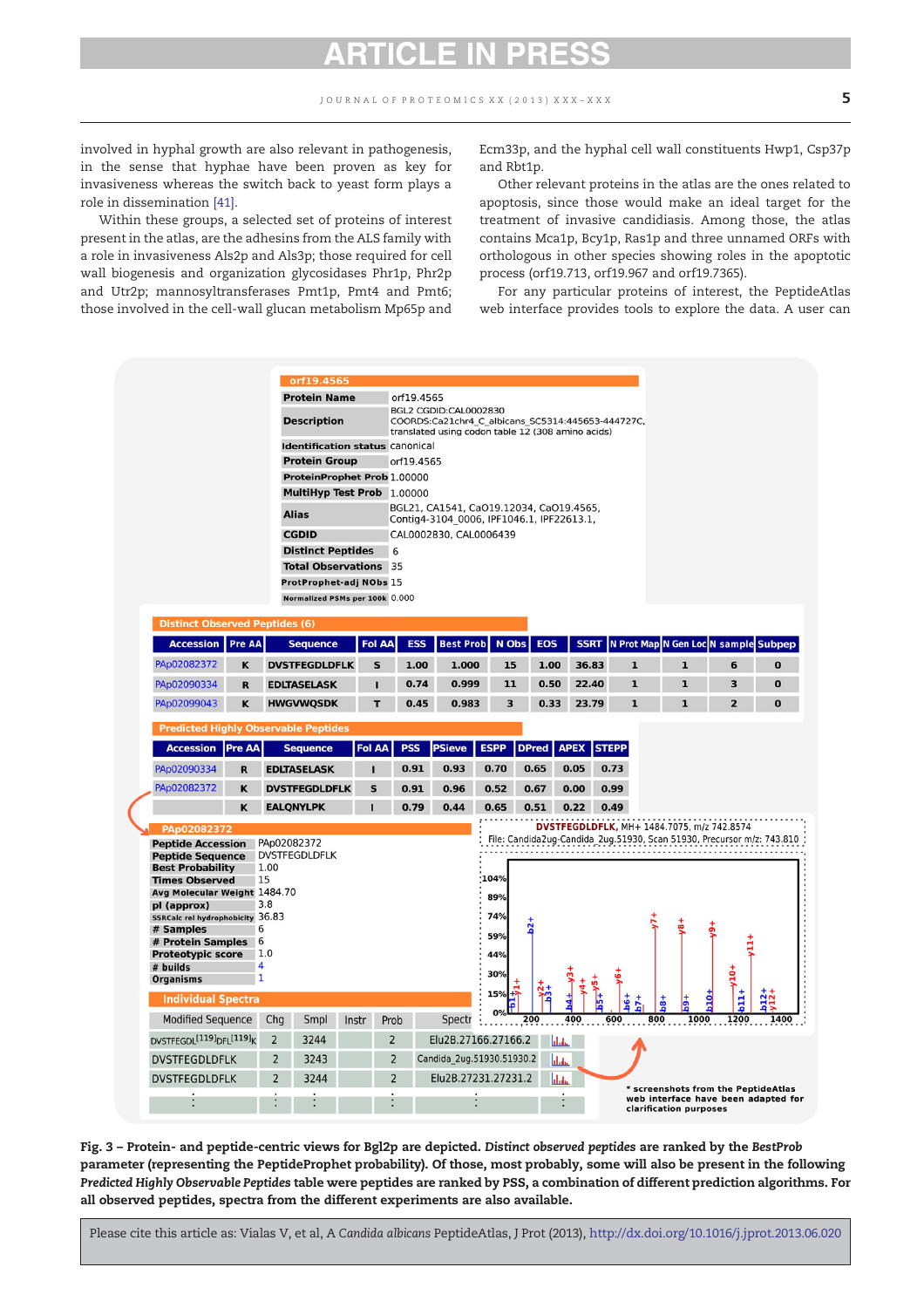browse through a set of protein and peptide-centric views as illustrated in Fig. 3 for the specific case of Bgl2p, a cell wall glucosyltransferase. Its corresponding observed peptides are highlighted in the protein sequence and sorted by the Empirical Suitability Score (ESS), which represents the proportion of the number of samples in which the peptide is observed with regard to the number of samples in which the original protein is observed. This parameter, in combination with others, such as a number of protein mappings, genome location and amino acid composition will help the user to select candidate proteotypic peptides for a targeted proteomics (SRM, Selected Reaction Monitoring) experiment.

Concerning those cases where a selected protein of interest is not observed in the selected build, the PeptideAtlas also provides the Predicted Suitability Score (PSS), a value resulting from the combination of different observability prediction algorithms based upon physico-chemical properties derived from the amino acid composition and previous training datasets as described in [42].

The build that assembles the phosphoprotein enrichment experiments may be of great potential interest to study biological processes such as signal transduction, since it encompasses a number of kinases and phosphatases. A total of 421 different phosphopeptides were detected and allocated to 210 phosphoproteins. The largest number of phosphorylation sites occurs in S, 410 phosphopeptides contain, at least, one phosphorylation in S; 79 phosphopeptides contain, at least, one phosphorylation in T; and 10 phosphopeptides contain one phosphorylation in Y.

### 4. Conclusions

This C albicans PeptideAtlas build provides empirical identification evidence for 21,938 unique peptides including 421 phosphopeptides at a 0.24% peptide-level FDR that account for a high-confidence set (as defined in [14]) of 2562 canonical proteins at a 1.2% protein-level FDR representing thus a significant advance in the proteomic characterization of C. albicans.

Through the web interface, an important set of tools are made available to the scientific community, enabling a solid foundation to study different basic biological processes like dimorphism, signal transduction, apoptosis and the interaction with the human host. Furthermore, its value as a resource for proteotypic peptide selection is of great potential interest for future SRM experiments.

The current version of the PeptideAtlas can be found at:https://db.systemsbiology.net/sbeams/cgi/PeptideAtlas/ buildDetails?atlas\_build\_id=323and the version including PTM results at:https://db.systemsbiology.net/sbeams/cgi/ PeptideAtlas/buildDetails?atlas\_build\_id=324.

### Acknowledgments

The Proteomics Unit UCM-Parque Científico de Madrid is a member of the ProteoRed-Spanish National Institute for **Proteomics** 

We are thankful to María Luisa Hernáez and Jose Antonio Reales for helping in sample obtention from the hyphal and yeast form protein extracts and to Antonio Serna for providing the tandem mass spectra from the triple-TOF instrument. Also Aida Pitarch helped in the preparation of the manuscript.

This work was supported by BIO 2009-07654 and BIO 2012-31767 from the Ministerio de Economía y Competitividad, PROMPT (S2010/BMD-2414) from the Comunidad de Madrid, and Instituto de Salud Carlos III, Subdirección General de Redes y Centros de Investigación Cooperativa, Ministerio de Economía y Competitividad, Spanish Network for Research in Infectious Diseases (REIPI RD12/0015) -co-financed by the European Development Regional Fund "A way to achieve Europe" ERDF.

EWD, ZS, and RLM are supported in part by the National Institute of General Medical Sciences, under Grant No. R01 GM087221, 2P50 GM076547/Center for Systems Biology, the National Science Foundation MRI [Grant No. 0923536], the EU FP7 grant 'ProteomeXchange' [Grant No. 260558], and by the Luxembourg Centre for Systems Biomedicine and the University of Luxembourg.

RA is supported in part by ERC advanced grant 'Proteomics v3.0' (Grant No. 233226) of the European Union.

### REFERENCES

- [1] Wisplinghoff H, Bischoff T, Tallent SM, Seifert H, Wenzel RP, Edmond MB. Nosocomial bloodstream infections in US hospitals: analysis of 24,179 cases from a prospective nationwide surveillance study. Clin Infect Dis 2004;39:309–17.
- [2] Moran C, Grussemeyer CA, Spalding JR, Benjamin DK, Reed SD. Comparison of costs, length of stay, and mortality associated with Candida glabrata and Candida albicans bloodstream infections. Am J Infect Control 2010;38:78–80.
- [3] Tong KB, Murtagh KN, Lau C, Seifeldin R. The impact of esophageal candidiasis on hospital charges and costs across patient subgroups. Curr Med Res Opin 2008;24:167–74.
- [4] Fernández-Arenas E, Cabezón V. Integrated proteomics and genomics strategies bring new insight into Candida albicans response upon macrophage interaction. Mol Cell Proteomics 2007;6:460–78.
- [5] Pitarch A, Nombela C, Gil C. Prediction of the clinical outcome in invasive candidiasis patients based on molecular fingerprints of five anti-Candida antibodies in serum. Mol Cell Proteomics 2011;10, doi:10.1074/mcp.M110.004010 [M110.004010].
- [6] Pitarch A, Nombela C, Gil C. Candida albicans biology and pathogenicity: insights from proteomics. Methods Biochem Anal 2006;49:285–330.
- [7] Pitarch A, Nombela C, Gil C. Contributions of proteomics to diagnosis, treatment, and prevention of candidiasis. Methods Biochem Anal 2006;49:331–61.
- [8] Vizcaíno JA, Côté RG, Csordas A, Dianes Ja, Fabregat A, Foster JM, et al. The PRoteomics IDEntifications (PRIDE) database and associated tools: status in 2013. Nucleic Acids Res 2013;41:D1063–9.
- [9] Vialás V, Nogales-Cadenas R, Nombela C, Pascual-Montano A, Gil C. Proteopathogen, a protein database for studying Candida albicans—host interaction. Proteomics 2009;9:4664–8.
- [10] Craig R, Cortens JP, Beavis RC. Open source system for analyzing, validating, and storing protein identification data. J Proteome Res 2004;3:1234–42.
- [11] Smith BE, Hill JA, Gjukich MA, Andrews PC. Tranche distributed repository and ProteomeCommons.org. Methods Mol Biol 2011;696:123–45.
- [12] Costanzo MC, Arnaud MB, Skrzypek MS, Binkley G, Lane C, Miyasato SR, et al. The Candida Genome Database: facilitating